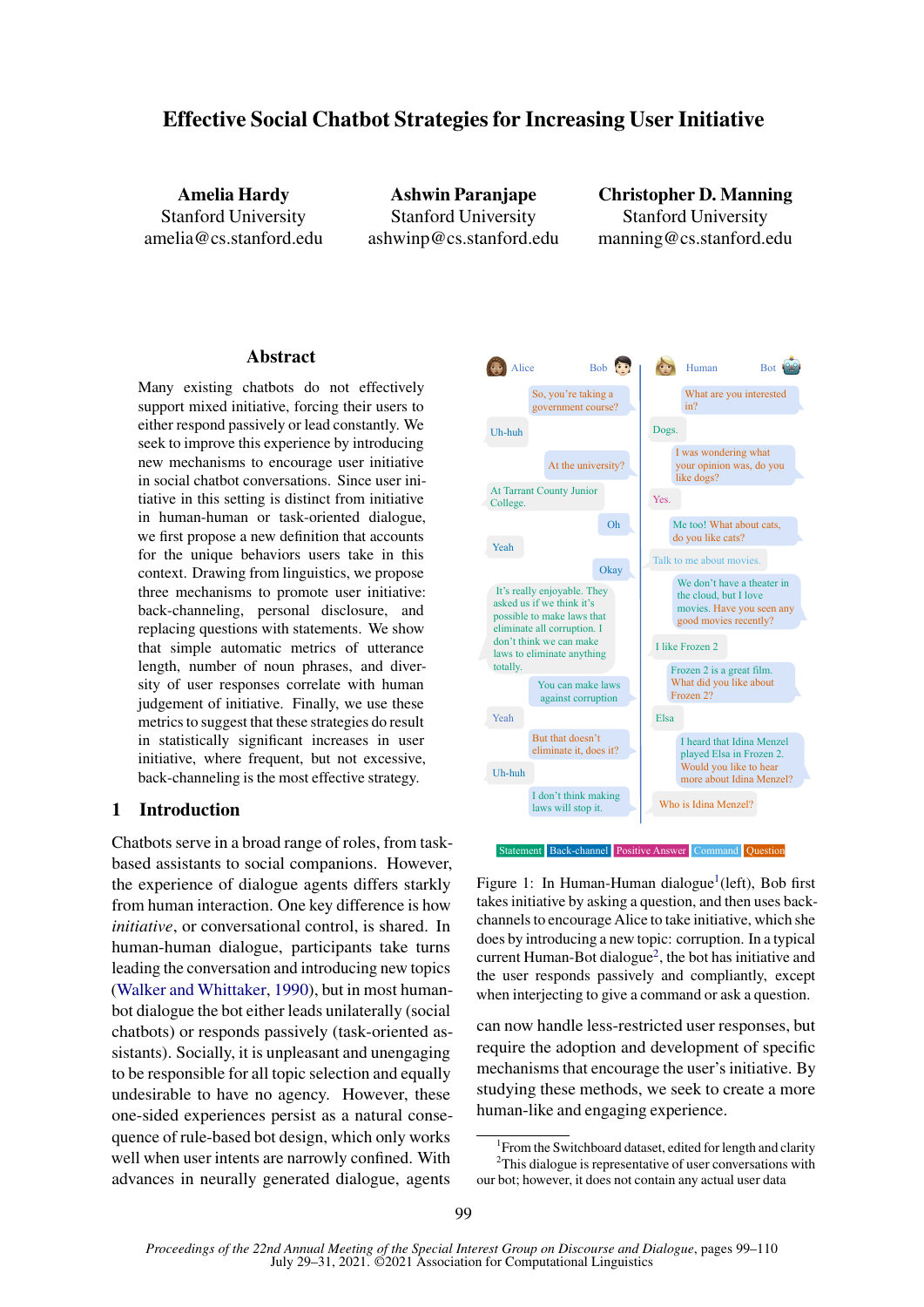<span id="page-1-0"></span>

Figure 2: In a cocktail party setting, participants Alice and Bob take turns directing the conversation. First, Alice asks Bob about himself and later, Bob asks Alice about herself. In the job interview scenario, the interviewer sets all topics and the interviewee passively responds, following the interviewer's direction

Existing work on mixed-initiative human-bot dialogue has focused on task-oriented settings, where the space of potential user actions is smaller and success is easier to measure [\(Horvitz,](#page-9-1) [1999;](#page-9-1) [Allen](#page-8-0) [et al.,](#page-8-0) [1999;](#page-8-0) [Heeman et al.,](#page-9-2) [2003;](#page-9-2) [Core et al.,](#page-9-3) [2003\)](#page-9-3). Prior work on social dialogue is limited to humanhuman conversations, which also have different patterns and mechanisms of initiative compared with human-bot social conversations. But neither lines of work effectively transfers to the human-bot social conversations. Our first contribution is defining granular levels of user initiative in the context of an open-domain social chatbot.

Current social chatbots designs do not explicitly consider user initiative, neither measuring nor encouraging it. We propose measuring user initiative with automated metrics: utterance length, noun phrases (for meaningful content), and response entropies (for diversity) and validate their correlation with user initiative with a small study (Section [6.2\)](#page-5-0). Informed by work in sociolinguistics and psychology, our second set of contributions are three strategies for increasing user initiative in open-domain human-bot conversations.

First, back-channeling or giving responses such as "I see" or "Mm-hmm". Discourse research suggests that back-channeling signals the other speaker to continue directing the conversation [\(Duncan,](#page-9-4) [1974\)](#page-9-4). Second, using open-ended statements as prompts, because repeatedly forcing the user to respond to questions limits their agency. Third, selfdisclosure by the conversational agent, which has been shown to have a reciprocal effect on users [\(Lee](#page-9-5) [et al.,](#page-9-5) [2020\)](#page-9-5), since sharing unprompted information indicates higher initiative [\(Cohen et al.,](#page-8-1) [1999\)](#page-8-1).

We study the effect of these strategies in an Alexa Prize bot, a unique research setting where users engage with the bot socially for the sole purpose of entertainment (Section [4\)](#page-4-0). All three strategies significantly increase user initiative as measured by the automatic metrics. Separately, we annotate a small subset of utterances with the level of initiative taken by the user to validate our metrics (Section [6.2\)](#page-5-0). We find that a simple strategy of back-channeling on one-third of turns encourages many users taking low initiative to start taking high initiative. Replacing questions with statements increases average user utterance length by 23%, in particular, personal statements are very effective in encouraging low initiative taking users to take medium or high initiative. We verify these findings by annotating another set of user utterances, to confirm that the observed increases in automated metrics are truly reflective of increased user initiative (Section [7.5\)](#page-7-0). Our results suggest that incorporating these mechanisms into future chatbot design will facilitate greater user control and more engaging, human-like conversations.

## 2 Rethinking Initiative

*Initiative* is a participant's degree of control at a given moment. Consider two dialogue settings with markedly different patterns of control: the cocktail party and the job interview (Figure [2\)](#page-1-0). At a cocktail party participants share the agency to direct the conversation and take initiative in turns, whereas the interviewer takes initiative throughout the interview and retains control of the conversation's direction.

In human-bot social conversation, a user who steers the conversation by suggesting new topics has high initiative, whereas one who follows the bot's lead has low initiative. We examine ideas from prior work on human-human (Section [2.1\)](#page-1-1) and *taskoriented* human-bot (Section [2.2\)](#page-2-0) conversation and build upon them to offer a novel definition (Section [2.3\)](#page-2-1) of initiative in human-bot *social* conversation.

### <span id="page-1-1"></span>2.1 Human-Human Conversation

Control rules based on dialogue acts have been proposed [\(Whittaker and Stenton,](#page-9-6) [1988;](#page-9-6) [Walker and](#page-9-0) [Whittaker,](#page-9-0) [1990\)](#page-9-0); however they do not account for varying degrees of initiative which are common in social conversations. Addressing this, [Cohen et al.](#page-8-1) [\(1999\)](#page-8-1) defines initiative on a spectrum. For example, a command ("Let's talk about cats") is stronger than a suggestion ("Maybe we should talk about cats"). We extend this idea and account for the effect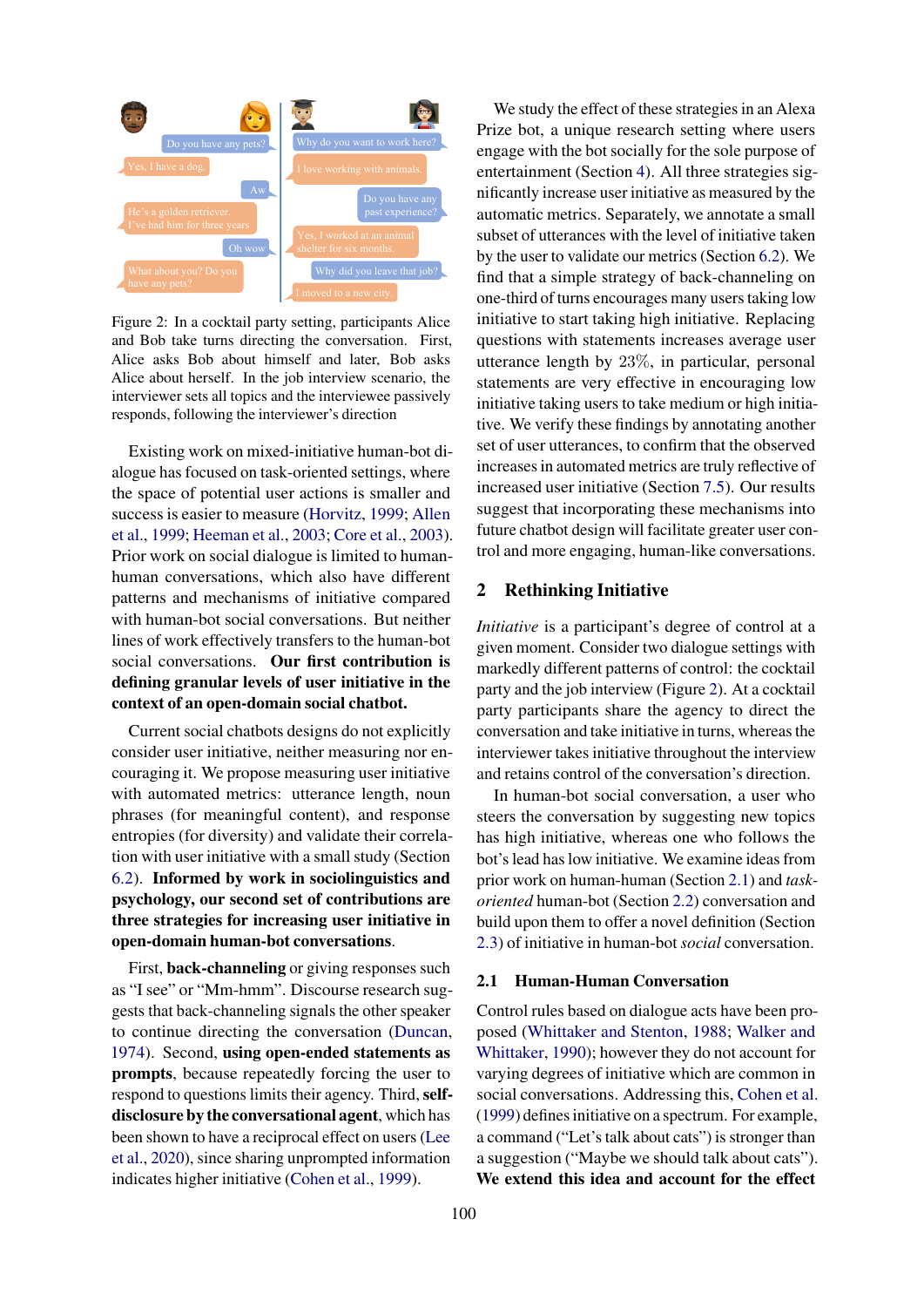of conversational context on the degree of initiative in an utterance. For instance, the answer "I love dogs" displays a lower initiative in response to "What's your favorite animal?" but higher initiative in response to "What would you like to talk about?". In the first case, the other speaker set the overall direction of the conversation to be about animals whereas in the second case it was left open and the topic was chosen from a wider variety of options.

Determining who has initiative also depends on the granularity at which it is being measured. [Chu-Carroll and Brown](#page-8-2) [\(1998\)](#page-8-2) formalize this notion for *task-oriented* dialogues. One speaker can set the overarching task level initiative (making a reservation) while the other can take utterance level initiative (asking for information, e.g., reservation time). Such a hierarchy is too restrictive for social dialogue so we consider instead the notion of *local* initiative, which considers how an utterance alters the bot's path. For example, replying "I like dogs, what about you?" to "What's your favorite animal?" takes more initiative at the utterance level than replying "cats" because the former likely changes the conversation's direction, while the latter stays the course.

## <span id="page-2-0"></span>2.2 Human-Bot Conversation

Past work on initiative in human-bot conversations has focused on a task-oriented setting [\(Novick](#page-9-7) [and Sutton,](#page-9-7) [1997;](#page-9-7) [Horvitz,](#page-9-1) [1999;](#page-9-1) [Allen et al.,](#page-8-0) [1999;](#page-8-0) [Harms et al.,](#page-9-8) [2019\)](#page-9-8). In this setting, initiative frameworks are based on "collaboration" around a goal, which is accomplished through a series of sub-goals. Although collaborative, social conversation has no clearly-defined objective. The closest analogue is topic, since just as task-oriented conversation breaks down into units of sub-goals, social conversation breaks down into units of topics. We therefore consider the degree of contribution to topical direction as initiative.

Defining a dialogue act schema for human-bot social conversations, [Yu and Yu](#page-9-9) [\(2021\)](#page-9-9) highlight key differences from human-human dialogue acts, most notably the prevalence of user commands as a means of directing conversation. This brings to the fore the asymmetry of the human-bot social setting. Current implementations of social chatbots railroad the user and are less perceptive to implicit cues. This forces the user to use explicit commands to take initiative, which is uncommon in human-human conversations, since humans

generally prefer interrogatives over imperatives when making requests [\(Ervin-Tripp,](#page-9-10) [1976\)](#page-9-10).

<span id="page-2-2"></span>

Figure 3: Although the user (orange) and bot (blue) use the same basic dialogue acts in these scenarios, with the bot asking questions and the user replying in statements, their relative levels of initiative differ based on context. The rows of this figure illustrate possible (question, statement) pairs for a given level of initiative.

## <span id="page-2-1"></span>2.3 Defining Initiative for Social Chatbots

We are now ready to define initiative in the social chatbot domain. Drawing from work on human-human conversations, we define initiative on a spectrum. While dialogue acts are necessary for determining initiative, they are not sufficient. For example, the user (orange) in the scenarios illustrated in Figure [3](#page-2-2) always responds with a statement, but has differing levels of initiative. For this reason, we also consider context in our definition.

As these examples show, simple dialogue actbased heuristics fail to capture the more nuanced degrees of initiative. In all of the examples, the bot is asking a question and the user is answering it; however, the user has varying degrees of control. Determining which participant has initiative depends on dialogue act, content, and context.

Definition Based on the extent to which the user is changing the conversation's path, we determine their degree of initiative to be either None, Low, Medium, High, or Abrupt. We say that the user's initiative level is None when the user's utterance does not alter the bot's dialogue path. For instance,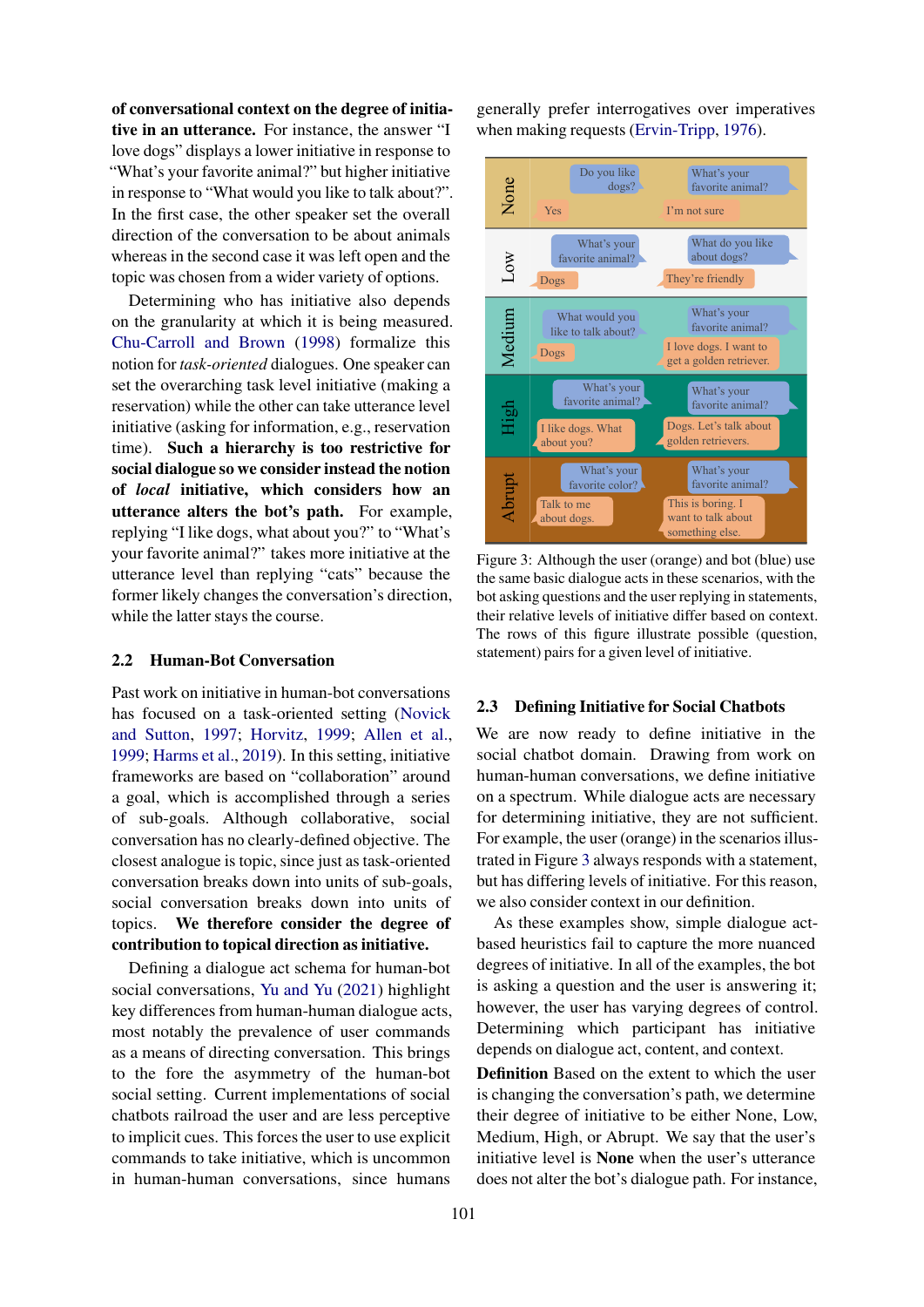this is the case when the user gives a yes/no answer to a yes/no question, since they are choosing between two options pre-defined by the bot. The user also takes no initiative when responding "I'm not sure" to the bot's question, since this answer does not in any way steer the conversation.

The user has more initiative when responding compliantly to the questions shown on the Low level. These questions give the user more flexibility than those on the None level, but still limit the response space by confining it to a particular topic. Nonetheless, when answering these questions, the user is able to assert some meaningful direction. On the Medium level, the user has greater initiative when answering "What would you like to talk about?" since this question offers even broader control. The user also has greater initiative when answering "What's your favorite animal?" with "I love dogs. I want to get a golden retriever," since they are sharing information outside the expected response and thus contributing to the dialogue's course beyond what they were asked for. The user has High initiative both when asking questions and giving commands. These actions directly assert a divergence from the bot's proposed direction. We intentionally distinguish these cases from those on the **Abrupt** level, since in the latter the user is taking initiative in a way that shows discontent and which would be unnatural in human-human conversation.

## <span id="page-3-0"></span>3 Mechanisms of Initiative

Our goal is to improve the quality and naturalness of social bot conversations by enabling and encouraging the user to take greater initiative. We study three mechanisms for increasing user initiative: statements, back-channels, and personal disclosure.

Statements. In human dialogues, utterance type predicts shifts of control [\(Whittaker and Stenton,](#page-9-6) [1988\)](#page-9-6). We focus in particular on the effect of statements. When codifying changes in initiative, [Whittaker and Stenton](#page-9-6) [\(1988\)](#page-9-6) define four utterance categories: questions, assertions (declarative, factual statements), commands, and prompts (utterances without propositional content, e.g. "uh huh"). [Whittaker and Stenton](#page-9-6) propose control rules based on these categories. Notably, the schemas of both [\(Walker and Whittaker,](#page-9-0) [1990\)](#page-9-0) and [\(Whittaker](#page-9-6) [and Stenton,](#page-9-6) [1988\)](#page-9-6) do not consider a control shift to take place if the listener is responding compliantly to the speaker's question, since the question is controlling the conversation's direction.

[Duncan](#page-9-11) [\(1972\)](#page-9-11) associates similar actions with a change in control. He gives six "turn-yielding signals," which are behavioral cues from the speaker to the listener that the listener should start talking. Of these signals, four out of six cannot be replicated on our bot, since they depend on dialogue features that our bot neither gives, nor receives: pitch, intonation, and body language. The remaining two are trailing off sequences, such as "you know" and syntactic completion of a grammatical clause. It follows from the conclusions of [\(Duncan,](#page-9-11) [1972\)](#page-9-11) and [\(Whittaker](#page-9-6) [and Stenton,](#page-9-6) [1988\)](#page-9-6) that while both statements and questions cue the user to take a turn, statements alone truly provide them with the opportunity for initiative on that turn.

Back-channeling. In addition to statements, we study back-channels as a signal that the user should take initiative. [Duncan](#page-9-11) distinguishes turn-yielding signals from back-channels. Since they do not introduce new content, back-channels do not constitute a turn [\(Duncan,](#page-9-4) [1974\)](#page-9-4). Instead, [Duncan](#page-9-4) finds that they are used by the listener to signal that the speaker should continue. Turn-yielding signals, which tell the listener to begin speaking, trigger a change in speaker, while back-channels do not. [\(Whittaker and Stenton,](#page-9-6) [1988\)](#page-9-6) also observe that back-channels are used by one participant to give control to the other. However, [\(Whittaker and](#page-9-6) [Stenton,](#page-9-6) [1988\)](#page-9-6) frame this slightly differently, with control transferring from the speaker to the listener. Simultaneous back-channelling is a central marker of shifting control in human-human conversations. However, chat bots cannot perfectly replicate this behavior due to technical limitations which allow only one speaker at a time.

Personal Disclosure. The final mechanism we study is the use of personal self-disclosure as a means for increasing user participation. In human-human conversations, self-disclosure not only increases connection, but produces "disclosure-reciprocity effect": when one participant discloses, the other is more likely to disclose as well [\(Collins and Miller,](#page-9-12) [1994\)](#page-9-12). This effect has also been measured in human-bot conversations. Chatbot self-disclosure encourages users to share more about themselves than they would otherwise [\(Lee et al.,](#page-9-5) [2020\)](#page-9-5). Increasing this behavior increases user control, since sharing information without an explicit prompt is a form of initiative [\(Cohen et al.,](#page-8-1) [1999\)](#page-8-1). Figure [3'](#page-2-2)s Medium level gives an example of how greater user sharing increases initiative.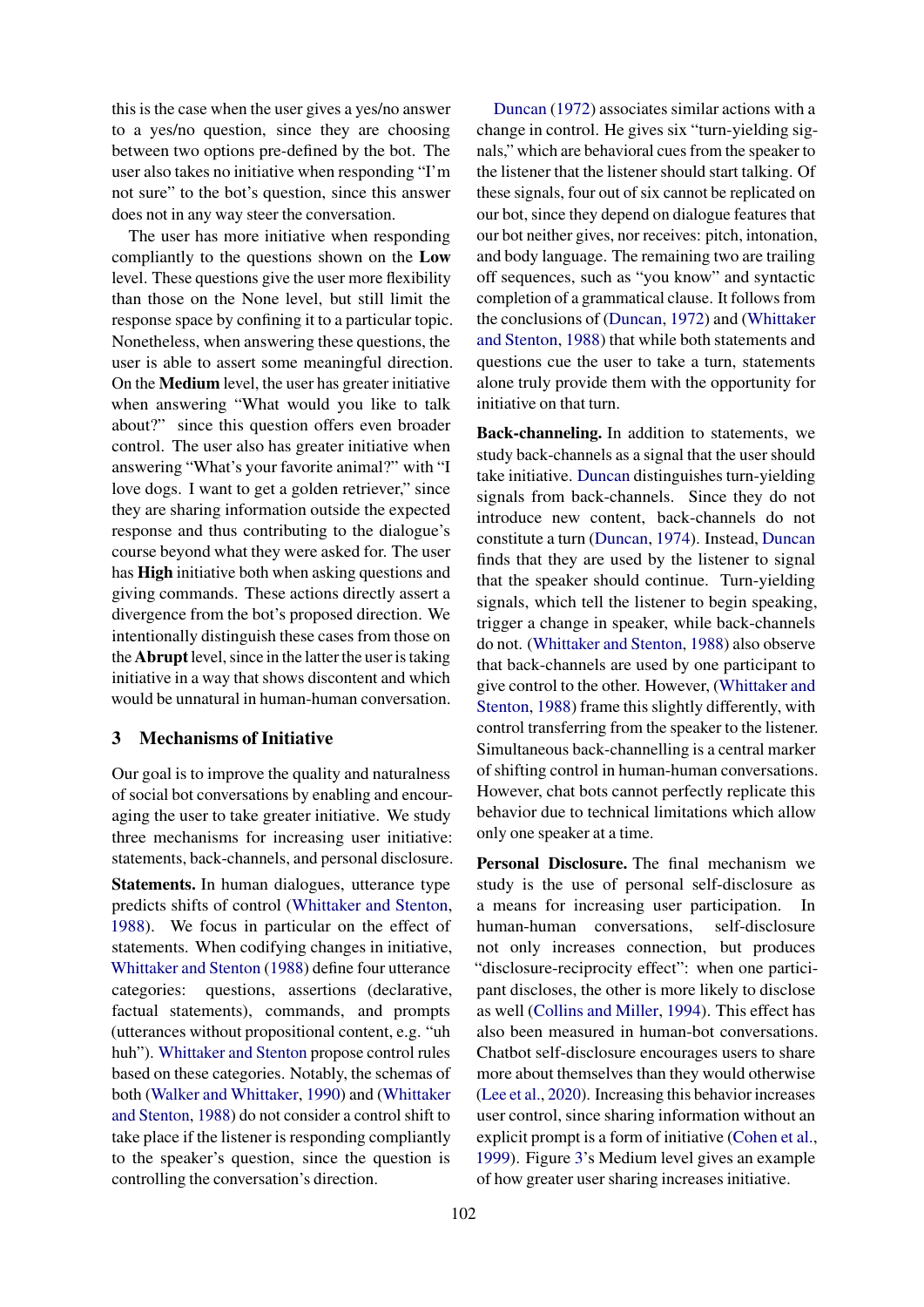### <span id="page-4-0"></span>4 Our Bot

We conducted our experiments using an Alexa Prize competition bot [\(Khatri et al.,](#page-9-13) [2018\)](#page-9-13). A user saying "let's chat" to an Alexa device is randomly connected to one of the bots participating in the competition. To protect user privacy, teams receive user utterances as text only, so we could not leverage the additional signals, such as intonation, that are present in audio recordings. Explicit evaluation is limited to a single and optional Likert-scale rating at the end of the conversation. Alexa Prize Likert ratings have been shown to be noisy [\(Khatri et al.,](#page-9-13) [2018\)](#page-9-13); however, the competition rules prevent introducing more fine-grained evaluation questions. Instead, we use other automated metrics, as described in Section [6.](#page-5-1)

Our bot has a modular design, which allows us to restrict our experiments to the modules that are most compatible. Specifically, these are the modules that are partially or entirely neural, such as our neural chit-chat module, since they are more flexible to changing user behaviors. Amazon user data is confidential, so dialogues shown in this paper are taken from the authors' interactions with the bot. They are representative of typical user conversations, based on an extensive survey of conversation transcripts.

## <span id="page-4-3"></span>5 Experiment Design and Setup

We conduct four experiments in our bot, studying the effects of combining statements and questions, using personal disclosure, removing questions from responses, and back-channeling.

Comparing Statements and Questions Drawing upon the literature discussed in Section [3,](#page-3-0) we hypothesize that users will be more likely to take initiative in response to statements rather than questions.

To test whether user initiative is affected by giving a statement, asking a question, or giving a statement and then asking a question, we altered a module of our bot which uses scripted content. We wrote a set of statements and questions that could be combined in coherent pairs (Figure [4\)](#page-4-1). During each conversation, we randomly selected whether users would receive a statement, statement and question, or question alone. To limit variability, we conducted this experiment on a single turn, outside of which we made no other changes.

Using Personal Statements We tested our hypothesis that users would take greater initiative in response to personal statements by randomly selecting the type of statement that users would

<span id="page-4-1"></span>

Figure 4: Example prompts for comparing statements vs questions and example replies. To a question, users generally answer compliantly, in this case by naming foods. To a statement alone, the actions users take in answering are more diverse.

<span id="page-4-2"></span>

Figure 5: Statement types and representative user responses. Users are more likely to reciprocate opinions, reciprocate to or follow up on experiences, and to either agree or disagree with general statements.

receive when given a statement or a combined statement and question. We experimented with three types of statements: personal experience, personal opinion, and general statement, as shown in Figure [5.](#page-4-2) As with the previous experiment, this was limited to a single turn.

Changing Question Frequency Expanding on our first experiment, we theorize that omitting questions across multiple conversation modules will increase initiative at a conversation-level.

Many modules of our bot rely on appending statements with questions to provide a clear continuation path. To further test the effect of questions in suppressing user initiative, we ran a new experiment across multiple scripted and non-scripted (neural) components of our bot. We removed questions from responses, a fixed percentage (0, 33, 66, or 100) of the time, leaving only the statements. The components of our bot that could not be re-designed to omit questions were not changed.

Introducing Back-channeling In human-human conversation, back-channels are used to signal that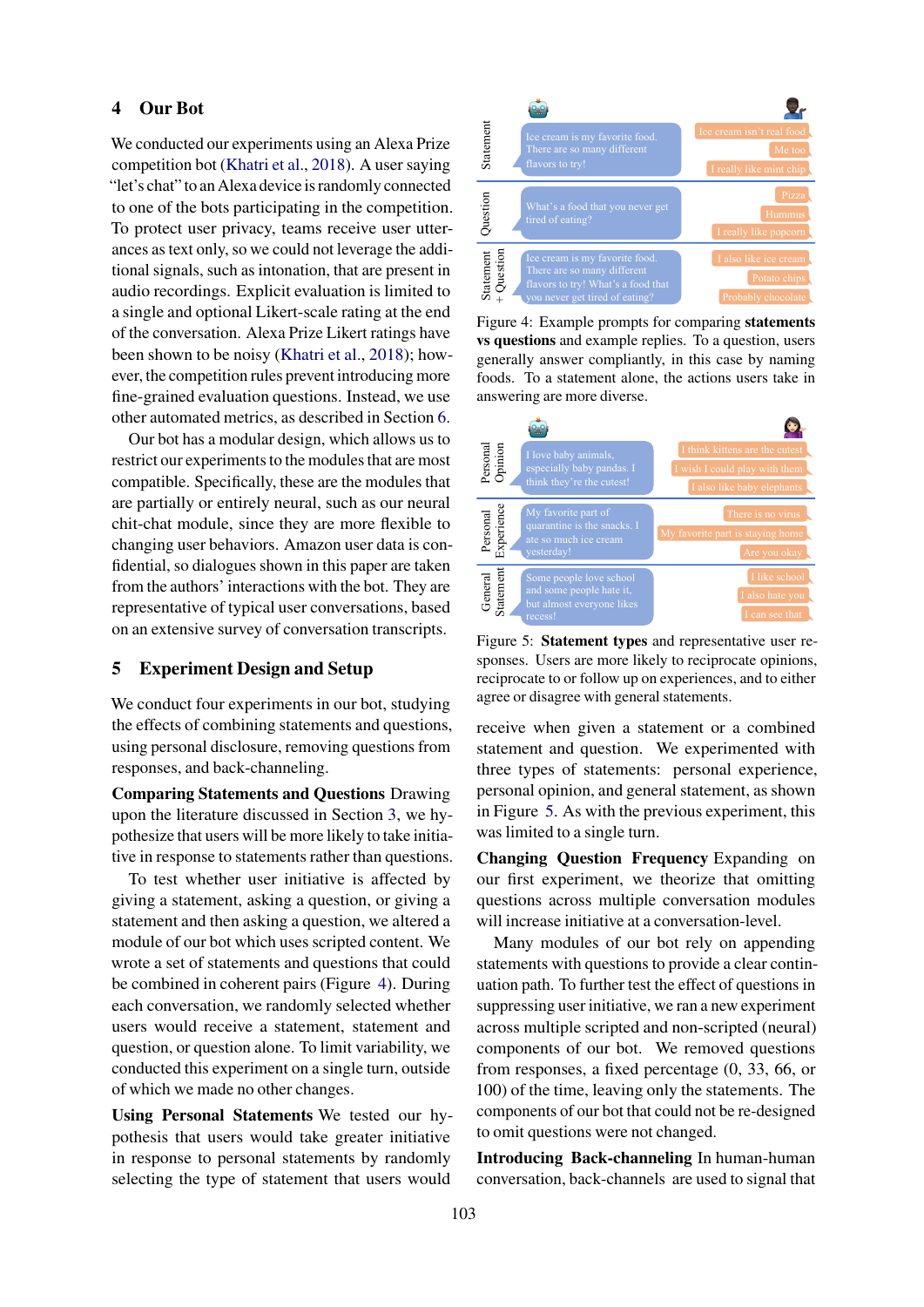that the listener should either begin or continue speaking [\(Duncan,](#page-9-4) [1974\)](#page-9-4), so we hypothesize that back-channeling will increase use initiative.

Back-channeling can break up a long and contentful answer into smaller chunks that are hard for scripted components to analyze. To mitigate this effect, we limited this experiment to our bot's neural chit-chat component, since it has the greatest flexibility and takes many previous turns into account. Within this component, we replaced the generated utterances with back-channels 0, 33, 66, or 100 percent of the time. To avoid a negative and confounding user experience, we did not back-channel in response to utterances less than three words long, or to questions and commands detected by our bot's dialogue act classifier.

Dataset For the Statement vs. Question and Personal Statements experiments, we collected 8,889 turns of user conversation, which were roughly 40% Question, 40% Statement and Question, and 20% Statement. Responses including a statement were equally divided between the Personal Opinion, Personal Experience, and General Statement categories. We only collect the turn immediately following the bot utterance being studied.

We collected 157,363 turns for the Frequency of Questions experiment and 23,783 turns for the Back-channeling experiment. Both were equally divided between the 0, 33, 66, and 100 percent categories. We used all turns from a conversation with the Frequency of Questions experiment. Since the Back-channeling experiment only ran in a single module, we only analyzed turns from that module.

## <span id="page-5-1"></span>6 Evaluation

Although human evaluation can provide high levels of detail and accuracy, it is not scalable. This makes it an impractical method for analyzing large-scale conversational data. We therefore propose and validate a set of automated metrics as a good proxy for our levels of intiative. To evaluate our hypotheses (Section [5\)](#page-4-3), we use several different metrics indicative of user initiative: user utterance length, number of noun phrases in the user utterance, and negative log likelihood of responses. We validated our metrics on a hand-labeled set of user conversations, see Section [6.2.](#page-5-0)

## 6.1 Metrics

Utterance Length We used utterance length as a metric, since sharing unprompted information demonstrates higher initiative [\(Cohen et al.,](#page-8-1) [1999\)](#page-8-1).

Noun Phrases Some long answers may be noninformative, such as "Uhh I'm not really sure about that," thus we also considered the number of distinct noun phrases in user responses, which we detected using spaCy<sup>[3](#page-5-2)</sup>.

Negative Log Likelihood If user initiative is truly increasing, then users would have more opportunities to take more conversational directions, so we would expect to see an increase in the diversity of their responses. This increase in diversity can be given by an increase in entropy. To compute entropy, we model the probability of a user response with a language model that had been fine-tuned on a large corpus of user responses. This model gives us the negative log-likelihood (nll) of a user response; we obtain estimated response entropy  $H_n$  from nll using a resubstitution estimate:

$$
H_n = -\frac{1}{n} \sum_{i=1}^{n} \ln f_n(X_i)
$$
 (1)

where  $n$  is the number of responses we sample and  $f_n$  is our probability estimate function. If a response is unique and non-generic, then it will be less likely, resulting in a higher nll and higher entropy.

We compute  $\ln f_n$  using a GPT2 model [\(Radford](#page-9-14) [et al.,](#page-9-14) [2019\)](#page-9-14) fine-tuned on user data (see Appendix [A.2](#page-10-0) for details). For some utterance  $X_i$ ,  $f_n(X_i)$  is the probability our model assigns to that utterance. Since our goal was to test whether users were volunteering more information rather than simply answering a question, we removed turns consisting of the most common non-contentful utterances (see Appendix ??) before calculating entropy, so that they would not dominate the measurement.

#### <span id="page-5-0"></span>6.2 Validation

To validate that these metrics were correlated with initiative, the authors hand-labeled a set of 245 turns of conversation, where each turn was a pair (bot prompt, user response). We annotated the user's degree of initiative on each turn as either None, Low, Medium, High, or Abrupt, following the instructions in Appendix [A.1](#page-10-1) and had substantial agreement (Cohen's Kappa 0.71). Figure [6](#page-6-0) shows the plots of our metrics' averages for each initiative level. The correlation between the automated metrics and our labeled dataset suggests that they give a reasonable estimate.

<span id="page-5-2"></span><sup>3</sup> https://spacy.io/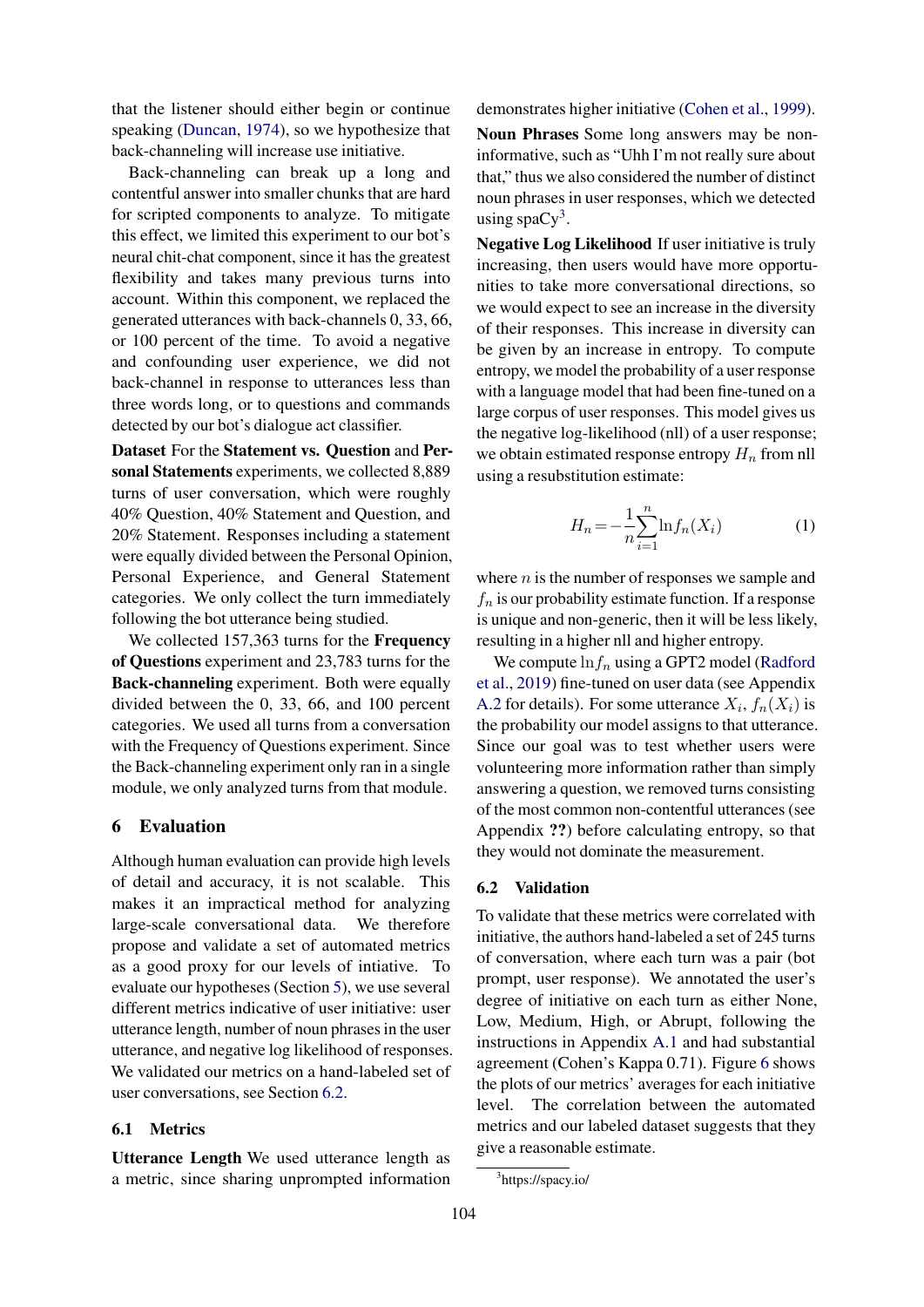<span id="page-6-0"></span>

Figure 6: Automated Metrics vs. Hand-Labeled Initiative Levels. Bars show 95% confidence intervals. Due to the small number of High examples in our dataset, we collapsed Medium and High levels in the figure.

<span id="page-6-1"></span>

| Hypo.     | #tokens                | # $NPS$      | nII           |
|-----------|------------------------|--------------|---------------|
| Stmt      | $\mathbf{4.36}^{Q,SQ}$ | $1.39^{SQ}$  | $21.5^{Q,SQ}$ |
| Stmt+Ques | $3.74^{S,Q}$           | $1.49^{S,Q}$ | $19.5^{S}$    |
| Oues      | $3.55^{S,SQ}$          | $1.42^{SQ}$  | $19.1^{S}$    |

Table 1: Effect of only statement (S), statement+question (SQ) and only question (Q) on initiative. Superscript indicates significance ( $p < 0.05$ ; paired t-test) w.r.t. other experiment.

## 7 Analysis and Results

#### 7.1 Statements outperform questions

Table [1](#page-6-1) shows the effect of using statements, questions, or combined statements and questions. We found that utterance length was greatest for statements alone and least for questions alone. Using statements increased average nll (entropy), but there was no effect on entropy when comparing questions with and without statements. Number of noun phrases was greatest for the combined statement and question; however that effect is much smaller than the effect on utterance length.

A possible explanation for these results is that the questions in this module were written to elicit entities, so compliant answers would generally be short. When no explicit question is provided, the range of appropriate responses is much larger. We examined a number of conversations where users were given a statement rather than a question, and confirmed that

<span id="page-6-2"></span>

| Hypo.                              | #tokens                        | # $NPs$                    | nll.         |
|------------------------------------|--------------------------------|----------------------------|--------------|
| Per. Exp. $(E)$<br>Per. Opi. $(O)$ | 4.25<br>$4.61^S$               | $1.34^{O}$<br>$1.52^{E,S}$ | 21.1<br>22.5 |
| Stmt. $(S)$                        | 4.15 <sup><math>O</math></sup> | $1.27^{O}$                 | 20.6         |

Table 2: Effect of personal experience (E), personal opinion (O) and general statement (S) on initiative. Significant ( $p < 0.05$ ; paired t-test) w.r.t. other hypotheses in superscript.

<span id="page-6-3"></span>

|                         | Q Rem. #tokens            | $\#NPs$        | #turns nll |                   |
|-------------------------|---------------------------|----------------|------------|-------------------|
|                         | $0\%$ (0) $3.77^{2,3}$    | $1.25^{2,3}$   | 21.3       | 16.9 <sup>1</sup> |
| $33\% (1)$ $3.75^{2,3}$ |                           | $1.25^{2,3}$   | 21.8       | $16.2^{0,2,3}$    |
|                         | $66\%$ (2) $3.91^{0,1,3}$ | $1.28^{0,1,3}$ | 21.0       | 16.9 <sup>1</sup> |
|                         | 100\% (3) 4.01\, 0.1\, 2  | $1.31^{0,1,2}$ | 21 1       | $17.0^{1}$        |

Table 3: Effect of removing an increasing fraction of questions on initiative. Significant ( $p < 0.05$ ; paired t-test) w.r.t. other hypotheses in superscript.

users were disclosing more and not giving longer uninformative answers. Figure [4](#page-4-1) shows representative user responses which illustrate this behavior.

### 7.2 Personal Statements are reciprocated

We compare the effects of personal opinion, personal experience, and general statements (Table [2\)](#page-6-2). When the statement preceded a question, there was no significant effect based on the type of statement. When a statement was presented alone, user utterances were longer in response to both personal experience and personal opinion-type statements than in response to general statements. Figure [5](#page-4-2) gives examples of these types of statements and user responses to them. In general, users reciprocate personal opinions and experiences.

### 7.3 Fewer questions, greater initiative

We studied the effect of omitting questions across multiple turns (Table [3\)](#page-6-3) and found that utterance length and number of noun phrases increased monotonically as the number of questions decreased. One possible explanation for this result is that our bot's questions are designed to elicit short answers and although users can give longer responses or direct the conversation to a new topic, most do not. As with utterance length and number of noun phrases, negative log-likelihood was greatest when 100% of questions were omitted. Since the question experiments were run across many of the bot's modules, we also measured their effect on number of turns, which was greatest when removing 33% of questions.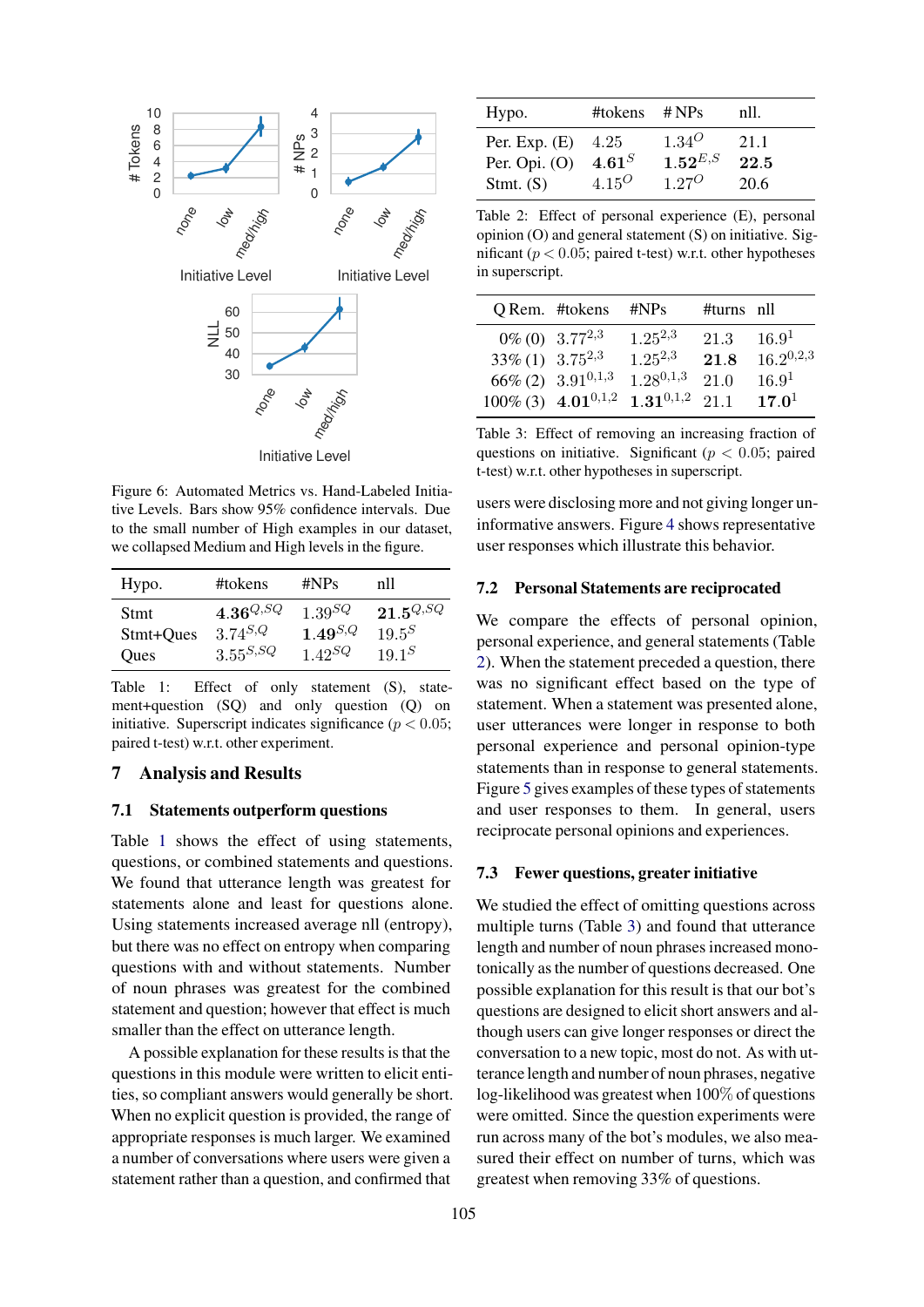<span id="page-7-1"></span>

| Backchan. #tokens #NPs #turns  |                        |      |                     | nll               |
|--------------------------------|------------------------|------|---------------------|-------------------|
|                                | $0\%$ (0) $4.11^{1,3}$ | 1.41 | 24.0                | 18.9 <sup>1</sup> |
| $33\% (1)$ 4.39 <sup>0,2</sup> |                        |      | $1.48$ $25.8^{2,3}$ | $19.8^{0,2,3}$    |
| $66\% (2)$ 4.20 <sup>1</sup>   |                        |      | $1.42 \quad 23.6^1$ | $18.8^{1}$        |
| $100\%$ (3) $4.30^0$           |                        |      | $1.44 \quad 23.5^1$ | $19.2^1$          |

Table 4: Effect of differing degrees of back-channeling on initiative. Significant ( $p < 0.05$ ; paired t-test) w.r.t. other hypotheses in superscript.

<span id="page-7-2"></span>

Figure 7: Each bar shows the number of responses which were initially low that converted to low, medium, or high initiative after the intervention. From top to bottom, the number of responses that stayed low initiative after each intervention is: 2, 1, 2, and 0. From a baseline of 0, none is worse than low (toward left), medium and high is better (toward right). See Table [9](#page-10-2) for full details.

#### 7.4 Back-channel (but not too much)

Introducing back-channeling had a non-monotonic effect. We found that all of our metrics were greatest when our bot back-channeled 33% of the time. This suggests that there is a point of diminishing returns, after which additional back-channeling leads to decreased engagement. Analyzing user conversations supported this hypothesis. We observed that when the bot always back-channels, some users either back-channel in response (e.g. "oh really?", "yep"), or continue repeating their original utterance.

#### <span id="page-7-0"></span>7.5 To reduce low initiative, be open-ended

While the proposed strategies significantly increased the automated metrics for initiative, what was their effect on levels of initiative as defined in Section [2.3?](#page-2-1) For each experiment, we identified the most effective strategy as per automated metrics: Statement alone (Table [1\)](#page-6-1), Personal Opinion (Table [2\)](#page-6-2), Question Removal on 100% of turns (Table [3\)](#page-6-3), and Backchanneling on 33% of turns (Table [4\)](#page-7-1). For each of these strategies, we sampled 50 user utterances from turns where it had been used (in the bot's prior utterance) and a corresponding 50 turns where it had not (baseline). Three computer science graduate students without any knowledge of the strategies labelled each turn for the level of user initiative with substantial agreement (Cohen's Kappa of 0.67).

The bot's baseline responses typically asked a question to which the user would generally answer with something short and limited. As expected, when there was no intervention, users tended to take low initiative. All of our interventions replaced questions with different forms of open-ended responses. According to our definition of initiative, "low" initiative can only occur when the user is presented with a relatively small range of options, in the form of a close-ended question. For example, the question "what is your favorite animal?" restricts the range of compliant answers to the space of animals. With our interventions, very few users (at most 2/50, see Figure [7\)](#page-7-2) responded with low initiative, and the rest instead chose between None, Medium, or High initiative. This is expected, since in the absence of questions, users can either direct the conversation themselves by introducing new information (Medium and High levels of initiative), or leave direction up to the bot by giving a non-informative answer such as "I'm not sure" (None level of initiative).

When measuring this effect with our annotations, we found that the bot's personal opinions lead to maximal conversion from low to medium and high initiative (Figure [7\)](#page-7-2). Out of the four strategies, Statement alone performs the worst, but still increases user initiative in half the cases. Interestingly, Backchanneling on 33% of turns and Question Removal on 100% of turns converts a relatively larger fraction of low initiative responses to high initiative. These results indicate that statistically significant improvements in the formal metrics due to the best strategies also translate to a real and qualitative change in user initiative.

#### 8 Discussion

Our goal in experimenting with initiative was to create a more human-like and engaging experience, in which the user had greater agency to direct the conversation. Our results, using both validated automated metrics and manual evaluation (see Figures [4,](#page-4-1) [5,](#page-4-2) [7,](#page-7-2) and [8\)](#page-10-3), show it is possible to encourage the user to share more information by using linguistic cues. These findings suggest that when given the opportunity, many users will choose to take initiative rather than continuing passively.

Alexa Prize Likert ratings are noisy and a poor proxy for overall satisfaction [\(Khatri et al.,](#page-9-13) [2018\)](#page-9-13).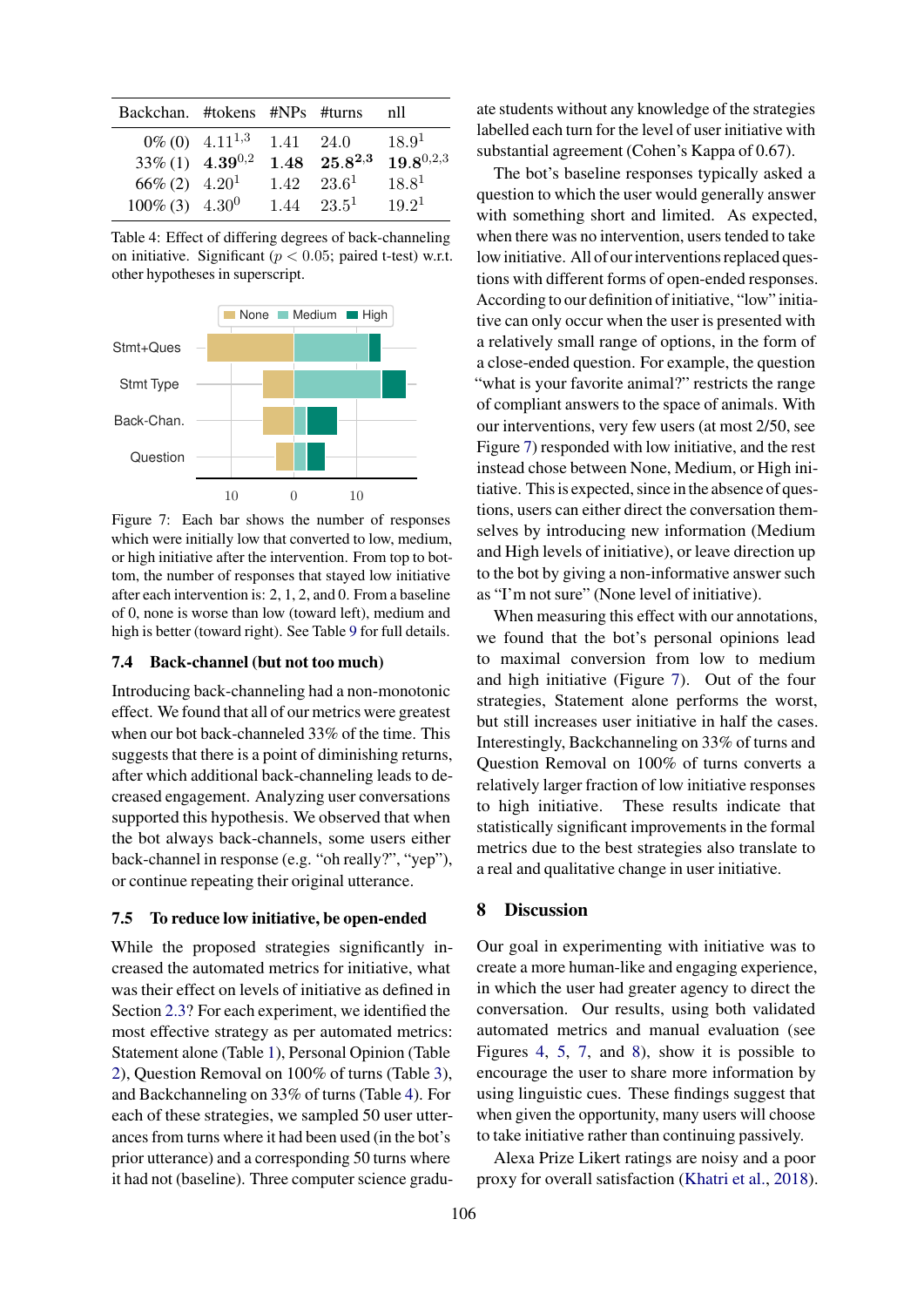Since Alexa Prize evaluation is strictly limited to this rating, we were unable to ask more nuanced questions about initiative from the user's point of view and were unable to directly measure improvement in user experience. While we did find a slight reduction in average ratings as we omitted questions (the only experiment affecting large portions of the bot), this result is likely confounded by the particular experience of our bot. As we see in Figure [7,](#page-7-2) omitting questions leads users to take higher initiative by suggesting topics or asking questions; however, our bot was not initially designed for this behavior and it is likely that it performed worse on these new types of inputs. We studied whether changing one of the bot's utterances affected the subsequent user response; however, we did not study how effectively the bot followed up. In practice, a difficulty with successfully using this strategy remains that it is harder to produce high-quality bot follow-up turns after the user has taken initiative. In general, users appear to share more information in response to our strategies (Section [7.5\)](#page-7-0), which seems likely to reflect a better experience than the brief, passive responses given previously.

Due to user privacy concerns only Alexa Prize team members could label the data in that study. While the relatively small size is indeed a limitation, we believe the qualitative conclusions to be generalizable. More generally, prior work [\(Reeves](#page-9-15) [and Nass,](#page-9-15) [1996\)](#page-9-15) suggests that humans expect chat bots to behave like humans. Despite lacking direct empirical evidence for increase in user satisfaction, we believe that more human-like turn taking will likely be satisfying to users.

Another limiting factor to our experiments is that we programmed the bot to back-channel or to omit questions at random. We expect that user preferences for initiative would vary across both individual users and particular topics and that our randomized method was much less natural than one that accounted for context. Both of these factors are likely to have inhibited our effect size. Additionally, as noted in Section [3,](#page-3-0) we are using a turn-based dialog system and therefore back-channeling cannot be done while the user speaks, but can only be attempted as a turn after they pause. This limits both its usefulness and realisticness as a strategy. Still, the fact that these methods were effective even when timing was chosen at random suggests the strength of their potential for future contextdependent approaches. All of our strategies were

tested independently of each other, and we leave it for future work to test their effects in combination.

The question-answer design paradigm is common in open domain chatbot conversations, since it is an easy pattern to engineer. However, it has significant drawbacks. It restricts users' agency, potentially forcing them to discuss topics they aren't interested in. Requiring users to answer questions on every turn can also cause fatigue. In our data, we found that some users would explicitly criticize this behavior, with utterances such as "you ask too many questions." Without mixed-initiative, the bot and user cannot converse as equals. Closing the initiative gap is therefore essential to a truly natural socialbot conversation.

## 9 Conclusion

We found that it is possible to increase user initiative, as measured by utterance length, number of noun phrases, and response diversity, by giving linguistic cues that the user should steer the conversation. Asking fewer questions produced longer responses with more noun phrases, as did back-channeling 33% of the time. When the bot gave statements, personal ones evoked more engagement than general ones. Natural, human-like dialogue agents must share initiative with the user, and incorporating these strategies is an important step towards that goal.

## Acknowledgments

We thank the SIGDIAL reviewers for their helpful feedback. We also thank our colleagues Abigail See, Caleb Chiam, Haojun Li, Mina Lee, Nguyet Minh Phu, and Omar Khattab for their support and guidance.

#### **References**

- <span id="page-8-0"></span>James F. Allen, Curry I. Guinn, and Eric Horvitz. 1999. [Mixed-initiative interaction.](https://doi.org/10.1109/5254.796083) *IEEE Intelligent Systems and their Applications*, 14(5):14–23.
- <span id="page-8-2"></span>Jennifer Chu-Carroll and Michael K. Brown. 1998. [An](https://doi.org/10.1023/A:1008205526147) [evidential model for tracking initiative in collabo](https://doi.org/10.1023/A:1008205526147)[rative dialogue interactions.](https://doi.org/10.1023/A:1008205526147) *User Modeling and User-Adapted Interaction*, 8(3–4):215–254.
- <span id="page-8-1"></span>Robin Cohen, Coralee Allaby, Christian Cumbaa, Mark Fitzgerald, Kinson Ho, Bowen Hui, Celine Latulipe, Fletcher Lu, Nancy Moussa, David Pooley, Alex Qian, and Saheem Siddiqi. 1999. [What is](https://doi.org/10.1023/A:1008398023083) [initiative?](https://doi.org/10.1023/A:1008398023083) In S. Haller, S. McRoy, and A. Kobsa, editors, *Computational Models of Mixed-Initiative Interaction*. Kluwer.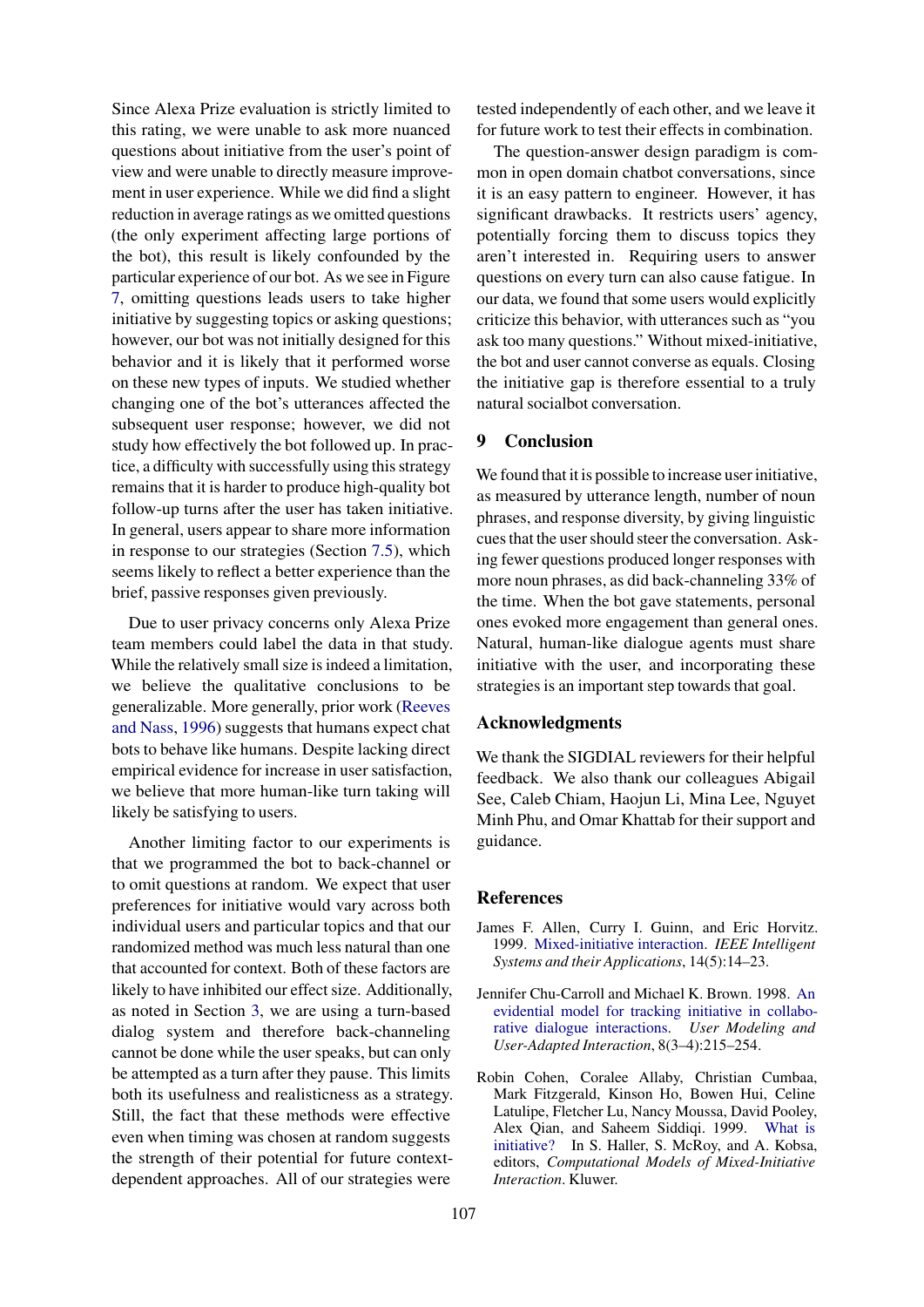- <span id="page-9-12"></span>Nancy Collins and Lynn Miller. 1994. [Self-disclosure](https://doi.org/10.1037//0033-2909.116.3.457) [and liking: A meta-analytic review.](https://doi.org/10.1037//0033-2909.116.3.457) *Psychological bulletin*, 116:457–75.
- <span id="page-9-3"></span>Mark Core, Johanna Moore, and Claus Zinn. 2003. [The](https://doi.org/10.3115/1067807.1067818) [role of initiative in tutorial dialogue.](https://doi.org/10.3115/1067807.1067818) In *Proceedings of the 10th Conference of the European Chapter of the Association for Computational Linguistics*.
- <span id="page-9-11"></span>Starkey Duncan. 1972. Some signals and rules for taking speaking turns in conversations. *Journal of Personality and Social Psychology*, 23:283–292.
- <span id="page-9-4"></span>Starkey Duncan. 1974. [On the structure of speaker](http://www.jstor.org/stable/4166761)[auditor interaction during speaking turns.](http://www.jstor.org/stable/4166761) *Language in Society*, 3(2):161–180.
- <span id="page-9-10"></span>Susan Ervin-Tripp. 1976. [Is Sybil there? The structure](http://www.jstor.org/stable/4166849) [of some American English directives.](http://www.jstor.org/stable/4166849) *Language in Society*, 5(1):25–66.
- <span id="page-9-8"></span>Jan-Gerrit Harms, Pavel Kucherbaev, Alessandro Bozzon, and Geert-Jan Houben. 2019. [Approaches](https://doi.org/10.1109/MIC.2018.2881519) [for dialog management in conversational agents.](https://doi.org/10.1109/MIC.2018.2881519) *IEEE Internet Computing*, 23(2):13–22.
- <span id="page-9-2"></span>Peter A. Heeman, Fan Yang, and Susan E. Strayer. 2003. Control in task-oriented dialogues. In *Proceedings of the 8th European Conference on Speech Communication and Technology (Eurospeech 2003)*, pages 209–212.
- <span id="page-9-1"></span>Eric Horvitz. 1999. [Principles of mixed-initiative user](https://doi.org/10.1145/302979.303030) [interfaces.](https://doi.org/10.1145/302979.303030) In *Proceedings of CHI*, pages 159–166.
- <span id="page-9-13"></span>Chandra Khatri, Behnam Hedayatnia, Anu Venkatesh, Jeff Nunn, Yi Pan, Qing Liu, Han Song, Anna Gottardi, Sanjeev Kwatra, Sanju Pancholi, Ming Cheng, Qinglang Chen, Lauren Stubel, Karthik Gopalakrishnan, Kate Bland, Raefer Gabriel, Arindam Mandal, Dilek Hakkani-Tur, Gene Hwang, Nate Michel, Eric ¨ King, and Rohit Prasad. 2018. [Advancing the state](http://arxiv.org/abs/1812.10757) [of the art in open domain dialog systems through the](http://arxiv.org/abs/1812.10757) [Alexa Prize.](http://arxiv.org/abs/1812.10757) *CoRR*, abs/1812.10757.
- <span id="page-9-5"></span>Yi-Chieh Lee, Naomi Yamashita, Yun Huang, and Wai Fu. 2020. ["I hear you, I feel you": Encouraging deep](https://doi.org/10.1145/3313831.3376175) [self-disclosure through a chatbot.](https://doi.org/10.1145/3313831.3376175) In *Proceedings of the 2020 CHI Conference on Human Factors in Computing Systems*, CHI '20, page 1–12, New York, NY, USA. Association for Computing Machinery.
- <span id="page-9-7"></span>David G. Novick and Stephen Sutton. 1997. [What is](https://www.aaai.org/Papers/Symposia/Spring/1997/SS-97-04/SS97-04-021.pdf) [mixed-initiative interaction.](https://www.aaai.org/Papers/Symposia/Spring/1997/SS-97-04/SS97-04-021.pdf) In *In Procedings of the AAAI Spring Symposium on Computational Models for Mixed Initiative Interaction*, pages 114–116.
- <span id="page-9-14"></span>Alec Radford, Jeff Wu, Rewon Child, David Luan, Dario Amodei, and Ilya Sutskever. 2019. [Language](https://cdn.openai.com/better-language-models/language_models_are_unsupervised_multitask_learners.pdf) [models are unsupervised multitask learners.](https://cdn.openai.com/better-language-models/language_models_are_unsupervised_multitask_learners.pdf) Ms., OpenAI.
- <span id="page-9-15"></span>Byron Reeves and Clifford Nass. 1996. *The Media Equation: How People Treat Computers, Television, and New Media like Real People and Places*. Cambridge University Press, USA.
- <span id="page-9-0"></span>Marilyn Walker and Steve Whittaker. 1990. [Mixed](https://doi.org/10.3115/981823.981833) [initiative in dialogue: An investigation into discourse](https://doi.org/10.3115/981823.981833) [segmentation.](https://doi.org/10.3115/981823.981833) In *Proceedings of the 28th Annual Meeting on Association for Computational Linguistics*, ACL '90, page 70–78, USA. Association for Computational Linguistics.
- <span id="page-9-6"></span>Steve Whittaker and Phil Stenton. 1988. [Cues and](https://doi.org/10.3115/982023.982038) [control in expert-client dialogues.](https://doi.org/10.3115/982023.982038) In *Proceedings of the 26th Annual Meeting of the Association for Computational Linguistics*, pages 123–130.
- <span id="page-9-9"></span>Dian Yu and Zhou Yu. 2021. [MIDAS: A dialog act](https://www.aclweb.org/anthology/2021.eacl-main.94) [annotation scheme for open domain HumanMa](https://www.aclweb.org/anthology/2021.eacl-main.94)[chine spoken conversations.](https://www.aclweb.org/anthology/2021.eacl-main.94) In *Proceedings of the 16th Conference of the European Chapter of the Association for Computational Linguistics: Main Volume*, pages 1103–1120, Online. Association for Computational Linguistics.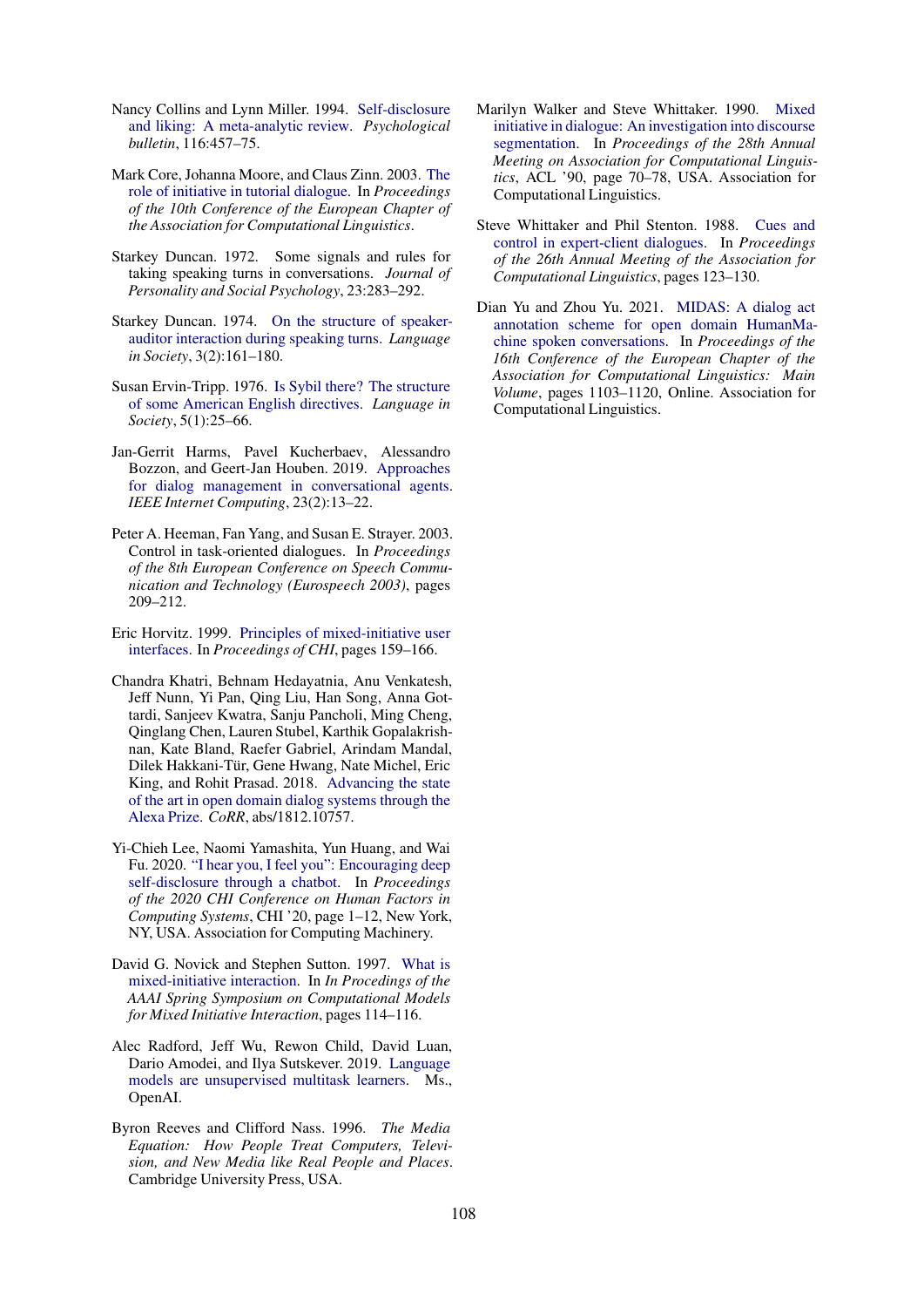## A Appendix

## <span id="page-10-1"></span>A.1 Data Labeling

To validate the metrics in Section [6,](#page-5-1) the authors labeled a set of 245 turns of conversation, where each turn was a pair (bot prompt, user response). The instructions used are shown in Figure [11.](#page-11-0) For a distribution across labels, see Figure [8.](#page-10-3) The same instructions were used for the task described in Section [7.5,](#page-7-0) in which three annotators labeled 400 turns of conversation.

## <span id="page-10-0"></span>A.2 Model Training Details

To calculate negative log-likelihood and entropy (avg. negative log-likelihood), we used a GPT-2 medium model [\(Radford et al.,](#page-9-14) [2019\)](#page-9-14), which was pre-trained on the English Webtext dataset and has 345M parameters. We fine-tuned this model on 130,000 examples of dialogue from our bot, where each example contained a single user utterance. This was divided into a training split with 91,000 examples and a validation split with 39,000 examples. During fine-tuning, we used the default hyperparameters and selected the model with the lowest negative log-likelihood loss (3.19) and had been trained for 4 epochs. The model was trained on a Titan RTX using a single GPU and 24 GB of memory. Training took 5 hours and 22 minutes.

<span id="page-10-3"></span>

| Level  | # Examples |
|--------|------------|
| None   | 84         |
| Low    | 77         |
| Medium | 50         |
| High   | 20         |
| Abrupt | 14         |

Figure 8: Label distribution for validation dataset

<span id="page-10-2"></span>

| Experiment     | # None     | # Low    | # Med.     | # $High$ | # Abrupt |
|----------------|------------|----------|------------|----------|----------|
| $Stmt + Oues.$ | $22 (+14)$ | $2(-29)$ | $16 (+12)$ | $5(+2)$  | $4(+0)$  |
| Stmt Type      | $15 (+5)$  | $1(-27)$ | $21 (+14)$ | $6(+4)$  | $7(+4)$  |
| Back-Chan.     | $16 (+5)$  | $2(-15)$ | $21 (+2)$  | $6(+5)$  | $5(+3)$  |
| Ouestion       | $18 (+3)$  | $0(-6)$  | $17(+2)$   | $5(+3)$  | $4(+2)$  |

Figure 9: Each column indicates the number of responses at each level after the intervention. Values in parentheses indicate the difference in number of responses from turns without the intervention.

I don't know, no, yeah, yes, okay, none, uh, cool, what, me too, don't know, not sure, I'm not sure, right, wow

Figure 10: The 15 most common non-informative user responses